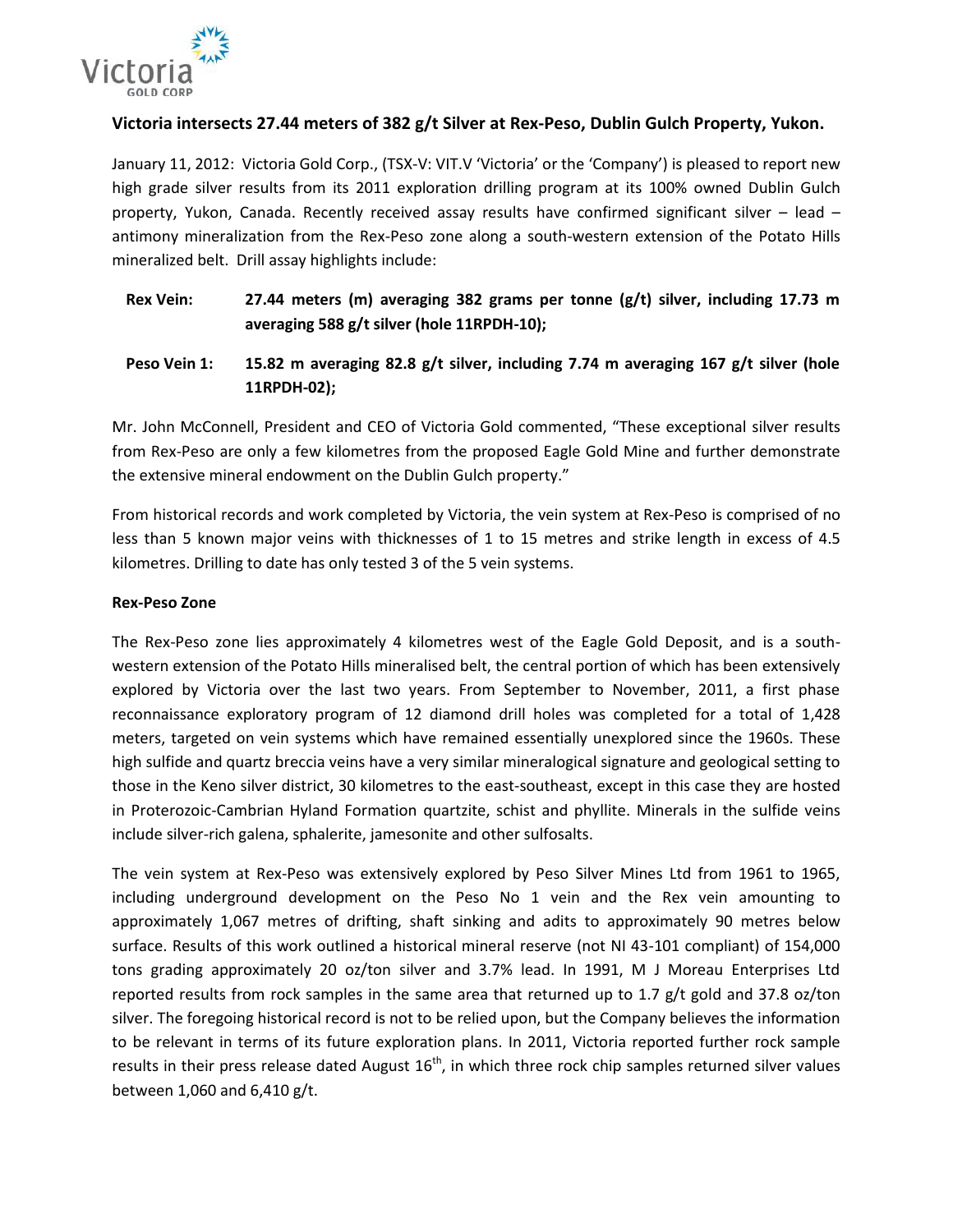

Victoria's initial drill program was carried out to explore the tenor of mineralization on three of the veins (Peso No.1 and Peso No.2, and Rex) and has shown comparable grades and thicknesses of silver, lead and antimony to the historical data, indicating excellent potential for economic discoveries in this region. Results from this program are tabulated as follows:

| Target  | Hole No.         | From $(m)$                                                 | To $(m)$ | Length (m) | Grades       |             |                    |            |                        |
|---------|------------------|------------------------------------------------------------|----------|------------|--------------|-------------|--------------------|------------|------------------------|
|         |                  |                                                            |          |            | Silver (g/t) | Lead $(\%)$ | Antimony<br>$(\%)$ | Zinc $(%)$ | Apparent<br>true width |
| Peso V1 | 11RPDH-01        | 43.26                                                      | 63.09    | 19.83      | 6.38         |             |                    |            |                        |
|         | <b>Including</b> | 46.34                                                      | 50.90    | 4.56       | 15.16        | 0.27        | 0.14               | 0.06       | 4.5                    |
| Peso V1 | 11RPDH-02        | 58.40                                                      | 74.22    | 15.82      | 82.79        |             |                    |            |                        |
|         | <b>Including</b> | 58.40                                                      | 66.14    | 7.74       | 166.55       | 2.27        | 1.70               | 0.34       | 5.3                    |
| Peso V1 | 11RPDH-03        | 38.60                                                      | 55.40    | 16.80      | 9.55         |             |                    |            |                        |
|         | <b>Including</b> | 38.60                                                      | 40.40    | 1.80       | 60.70        | 0.83        | 0.69               | 0.13       | 1.7                    |
| Peso V1 | 11RPDH-04        | Hole abandoned at 47.85 m after intersecting old mine void |          |            |              |             |                    |            |                        |
| Peso V2 | 11RPDH-05        | 145.39                                                     | 148.44   | 3.05       | 16.90        | 0.29        | 0.24               |            | 3.0                    |
| Peso V2 | 11RPDH-06        | 64.20                                                      | 69.00    | 4.80       | 25.14        | 0.24        | 0.07               | 0.22       | 3.5                    |
| Peso V2 | 11RPDH-07        | Anomalous intersections only                               |          |            |              |             |                    |            |                        |
| Peso V2 | 11RPDH-08        | Anomalous intersections only                               |          |            |              |             |                    |            |                        |
| Rex     | 11RPDH-09        | 21.34                                                      | 33.53    | 12.19      | 84.27        |             |                    |            | 10.5                   |
|         | <b>Including</b> | 30.48                                                      | 32.00    | 1.52       | 652.00       |             |                    |            |                        |
|         | <b>AND</b>       | 70.10                                                      | 79.25    | 9.15       | 62.37        |             |                    |            | 8.0                    |
|         | <b>Including</b> | 70.10                                                      | 73.40    | 3.30       | 159.16       | 2.65        | 1.13               | 0.32       | 3.0                    |
| Rex     | 11RPDH-10        | 76.20                                                      | 80.77    | 4.57       | 10.83        |             |                    |            | 3.0                    |
|         | <b>AND</b>       | 102.10                                                     | 129.54   | 27.44      | 382.10       |             |                    |            | 20.0                   |
|         | <b>Including</b> | 103.63                                                     | 121.36   | 17.73      | 588.08       | 0.47        | 0.31               | 0.19       | 14.0                   |
| Rex     | 11RPDH-11        | 30.70                                                      | 32.00    | 1.30       | 21.20        | 0.26        | 0.20               | 0.22       | 1.0                    |
| Rex     | 11RPDH-12        | 42.22                                                      | 54.86    | 12.64      | 23.68        | 0.57        | 0.52               | 0.10       | 10.0                   |

#### **Management Update**

Rich Eliason, P.Geo. has been appointed Interim Vice President Exploration replacing Ted Wilton. Most recently, Rich has led Victoria's Nevada geology team and will now head the entire Victoria geology department.

Mr. Eliason has over 25 years of experience as an exploration and mining geologist in the Western US., Yukon, Canada and Eastern Europe. Rich is a Professional Geologist with AIPG and a Fellow with the Society of Economic Geology. He has participated in all roles and phases of exploration and mining geology including field geologist, mine geologist, project management and consulting. Rich started his career with FMC Corporation, later moving to Minorco USA/Independence Mining, Anglogold, Yukon-Nevada Gold and Tournigan Resources. Rich has previously held positions as Senior Exploration Geologist, Chief Mine Geologist and VP Exploration and is well qualified to guide and direct the geology department of Victoria Gold Corp.

#### **About the Dublin Gulch Project**

Victoria Gold's 100%-owned Dublin Gulch gold property is situated in the central Yukon Territory, Canada, approximately 375 kilometres north of the capital city of Whitehorse, and approximately 40 kilometres from the town of Mayo. The property is accessible by road year-round, and is located within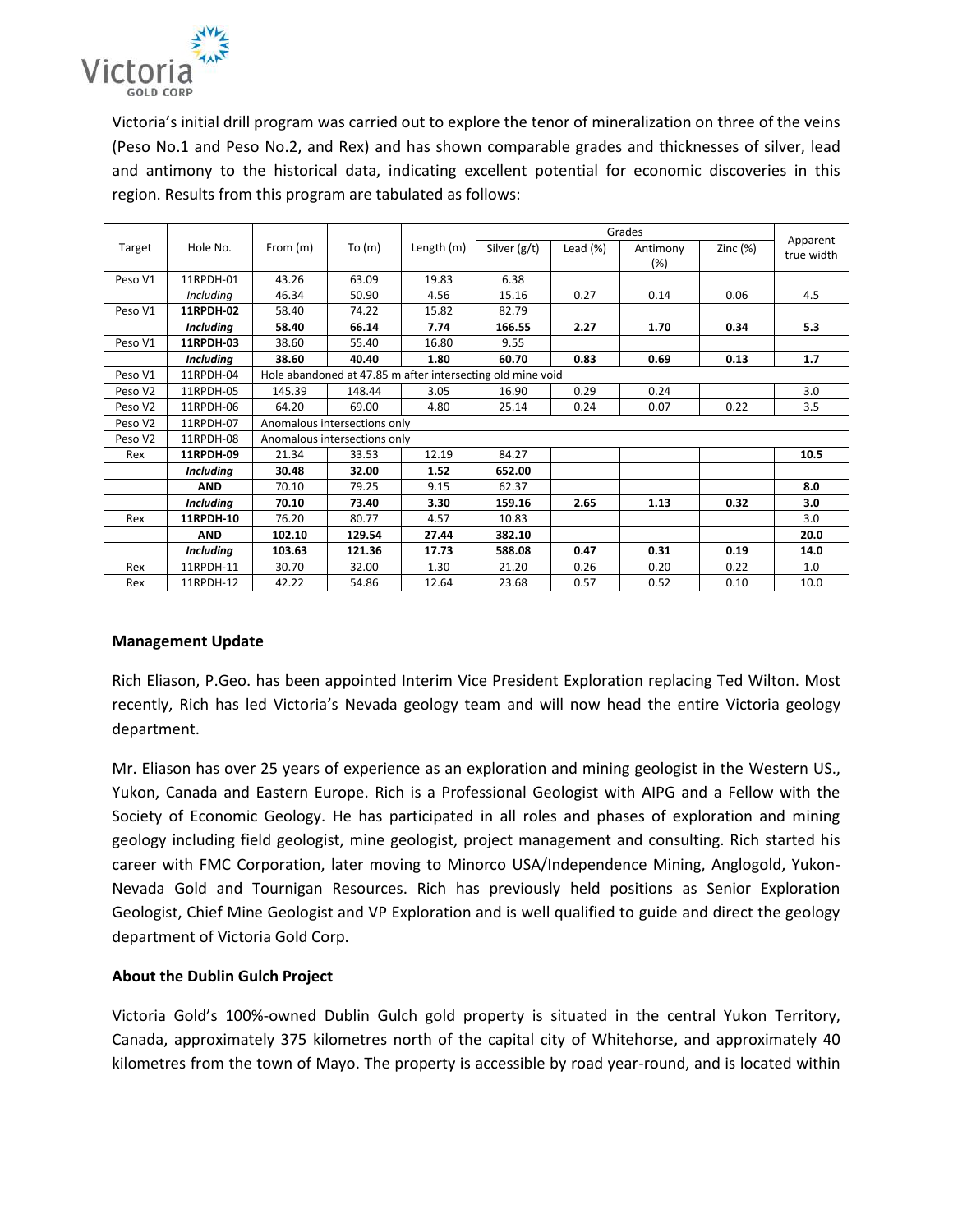

Yukon Energy's electrical grid. The Company has constructed a 100 person all-season camp at the project site.

The property covers an area of approximately 650 square kilometres, and is the site of the Company's Eagle Gold Deposit, which has been estimated to host a NI 43-101 Compliant Mineral Resource of 222 million tonnes averaging 0.68 grams of gold per tonne, containing 4.86 million ounces of gold in the "Indicated" category and a further 78 million tonnes averaging 0.60 grams of gold per tonne, containing 1.49 million ounces of gold in the "Inferred" category.

### **Quality Control/Quality Assurance and Assaying**

Sample results cited in this news release were obtained from core drilled by independent contractors under the direct supervision of Victoria Gold's geologic staff. Samples were delivered to the Whitehorse, Yukon, sample preparation facility of ALS Minerals and the analytical determinations were performed at ALS Minerals' facilities in either Vancouver or Anchorage, Alaska.

All of the samples collected from the drilling program are managed in strict compliance with the Company's QA/QC (quality assurance / quality control) program which has been reviewed and approved by a highly experienced geologist with an independent engineering firm.

The technical content of this news release has been reviewed as accurate by Rich Eliason, as the Qualified Person.

# *Cautionary Language and Forward-Looking Statements*

*Neither the TSX Venture Exchange, nor its Regulation Services Provider accepts responsibility for the adequacy or accuracy of this release. This press release includes certain statements that may be deemed "forward-looking statements". All statements in this discussion, other than statements of historical facts, that address future exploration drilling, exploration activities, anticipated metal production, internal rate of return, estimated ore grades, commencement of production estimates and projected exploration and capital expenditures (including costs and other estimates upon which such projections are based) and events or developments that the Company expects, are forward looking statements. Although the Company believes the expectations expressed in such forward looking statements are based on reasonable assumptions, such statements are not guarantees of future performance and actual results or developments may differ materially from those in forward-looking statements. Factors that could cause actual results to differ materially from those in forward-looking statements include metal prices, exploration successes, continued availability of capital and financing, and general economic, market or business conditions. Accordingly, readers should not place undue reliance on forward-looking statements.*